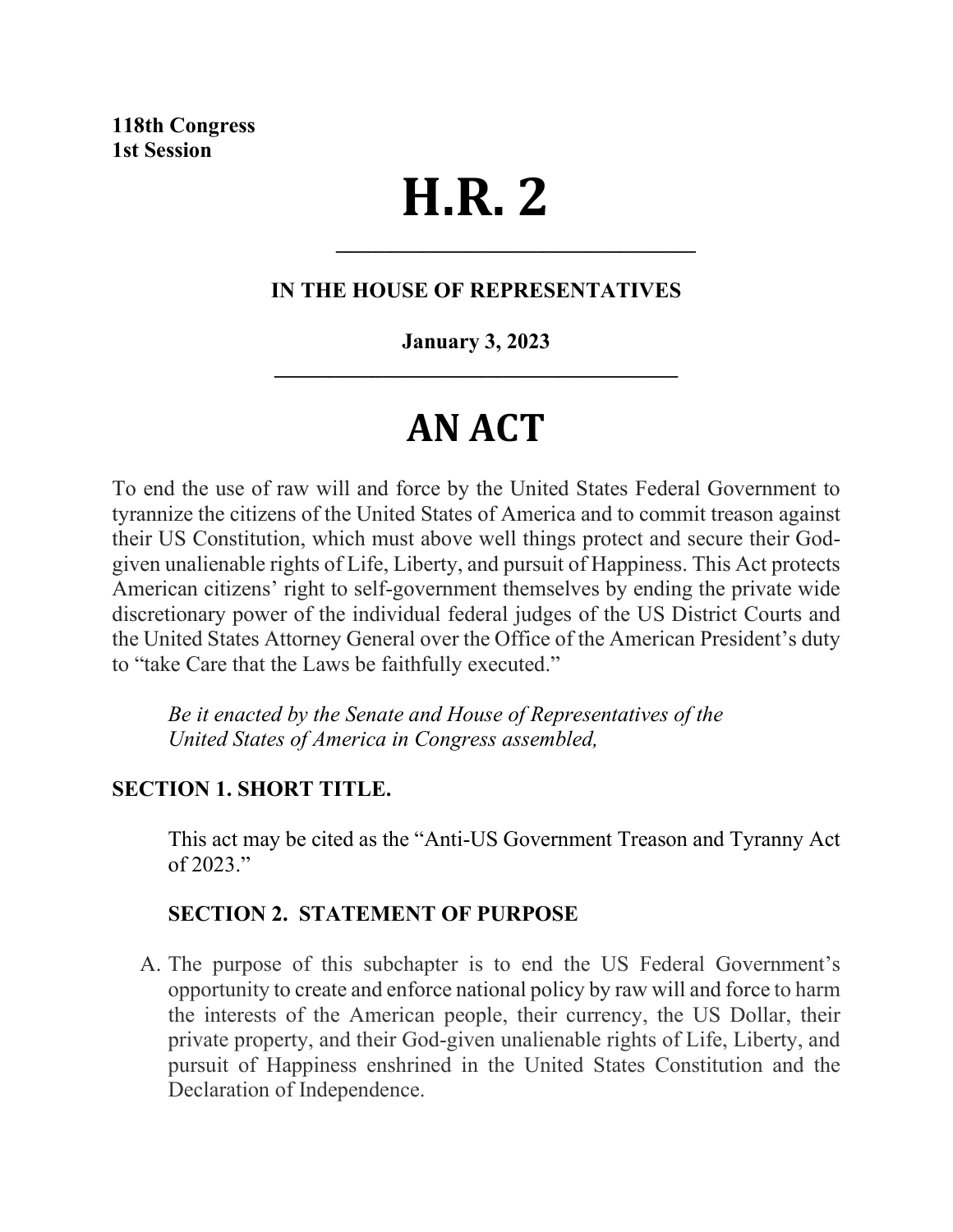B. For too long the United States Federal Government and special private interest groups have trampled on the American citizen's private rights and private property, and the executive authority of the American Presidency to perform his or her US Constitutional duty to "take Care that the Laws be faithfully executed" intended to protect them from corruption in United State Federal Government.

# **SECTION 3. ELIMINATION OF US DISTRICT COURT SUBJECT MATTER JURISDICTION OVER ANY ACT BY THE UNITED STATES PRESIDENT.**

(A) Chapter 85 of title 28, United States Code, Section 1331 amended with the following language:

- (1)United States District Courts shall no longer have federal question subject matter jurisdiction over any act or omission of a sitting United States President or personal jurisdiction the occupant of the Office of the American Presidency.
- (2)This section specifically ends the authority of United States District Court judges to review or enjoin any of the following:
	- a. Office of the American President's duty to "take Care that the Laws be faithfully executed"
	- b. An Executive Order signed by the United States President;
	- c. An action by any agency of the Executive Branch undertaken at the direction or request of the United States President;

# **SECTION 4. EXPANSION OF THE ROLE OF THE MEMBERS OF THE UNITED STATES JUDICIAL CONFERENCE**

The Members of the United States Judicial Conference shall have sole and exclusive original jurisdiction to resolve all civil actions arising out of any act or omission by the United States President or the occupant of the Office of the American President and shall resolve all civil actions related to these matters